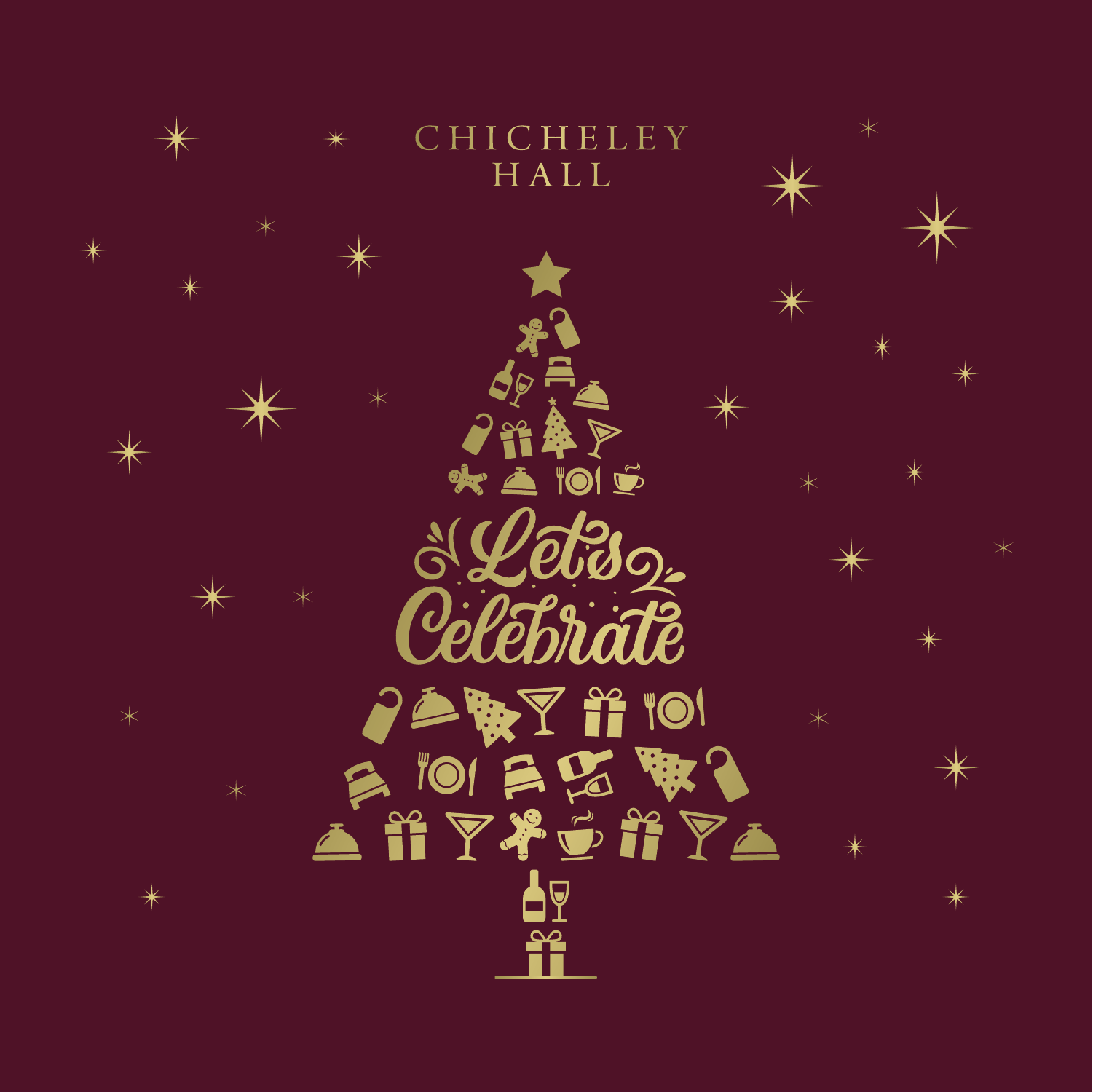



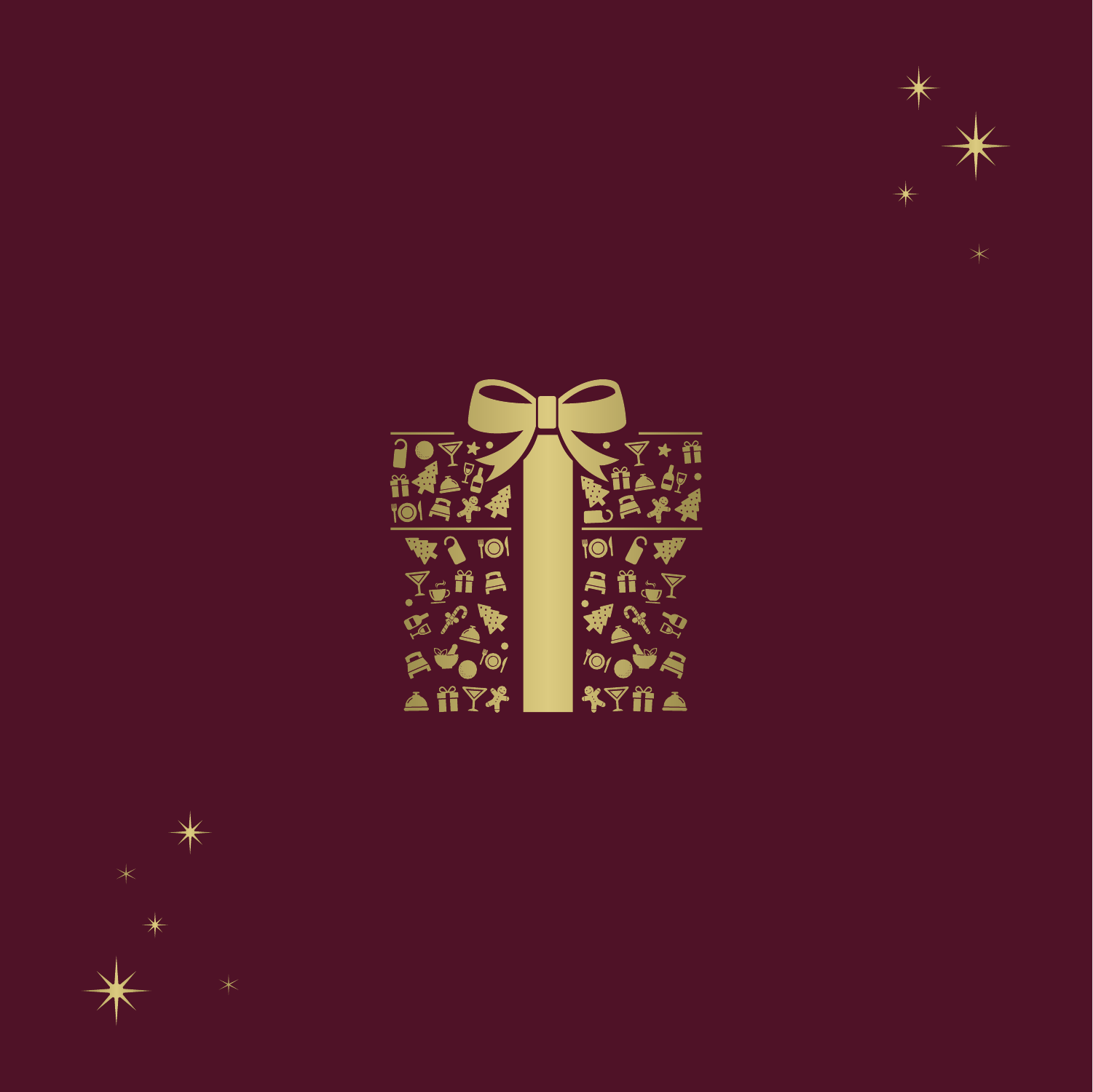



### WHAT'S ON

**JOIN US FOR A CHRISTMAS TO REMEMBER AT CHICHELEY HALL WITH GLITTERING ENTERTAINMENT, FINE WINES AND THE HIGHEST STANDARD OF FOOD AND SERVICE.**

*Chicheley Hall is nestled within 80 acres of beautiful grounds. One of the finest examples of early 18th-century architecture, this stunning Grade I listed mansion is filled with original features.* 

*Whether you are looking to hold a private lunch or evening party, or to join one of our fantastic shared party nights, perfect for smaller groups, we have something to suit everyone.*

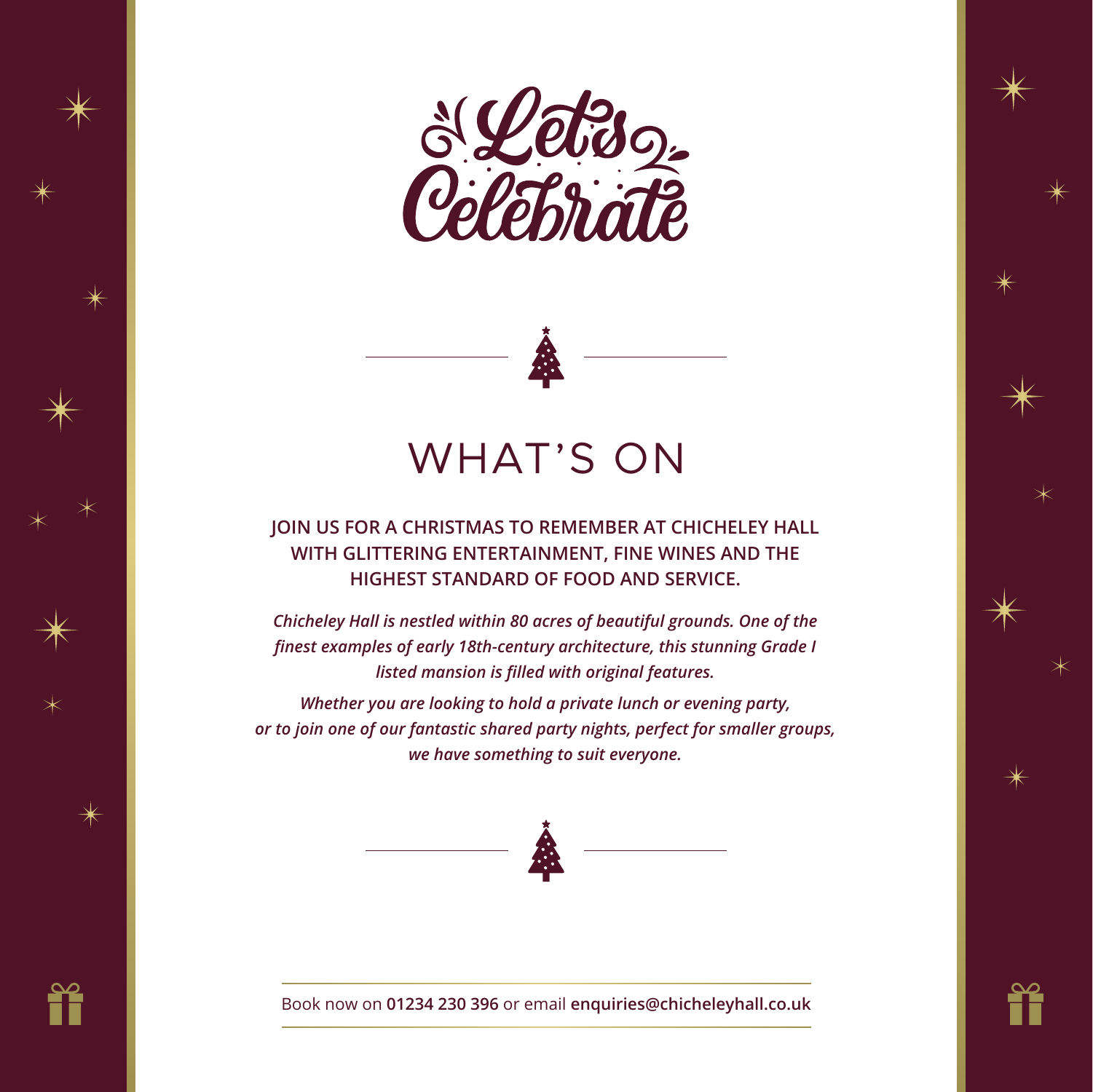# FESTIVE LUNCH

#### AVAILABLE 29TH NOVEMBER - 24TH DECEMBER

### **FESTIVE LUNCH MENU**

Spiced parsnip soup, crispy parsnips and chestnuts (VE) Chicken and apricot terrine, spiced fruit chutney and sourdough toast Smoked haddock and mozzarella fish cake, mango and lime salsa Smoked tofu and pickled winter vegetables, chicory with orange salad (VE)

Traditional roast turkey, apricot and chestnut stuffing, pigs in blankets, buttered sprouts, roast potatoes, and honey roast carrots and parsnips Pan roast fillet of hake, gratin potatoes, braised fennel, fine beans, and white wine sauce Potato gnocchi, roast chestnuts and a creamy Stilton cheese sauce (V) Wild mushroom risotto, vegan cheese and wild rocket (VE)

Classic Christmas pudding, brandy custard (gluten, nut free and vegan available) Belgian chocolate and raspberry torte, orange cremé anglaise and chocolate tuile Sticky toffee pudding, spiced winter berry compote and vanilla ice cream (VE) Baked New York cheesecake, roast figs and pistachios

Tea, coffee, and mince pies, (Gluten free and vegan options available)

### **£29.00** per adult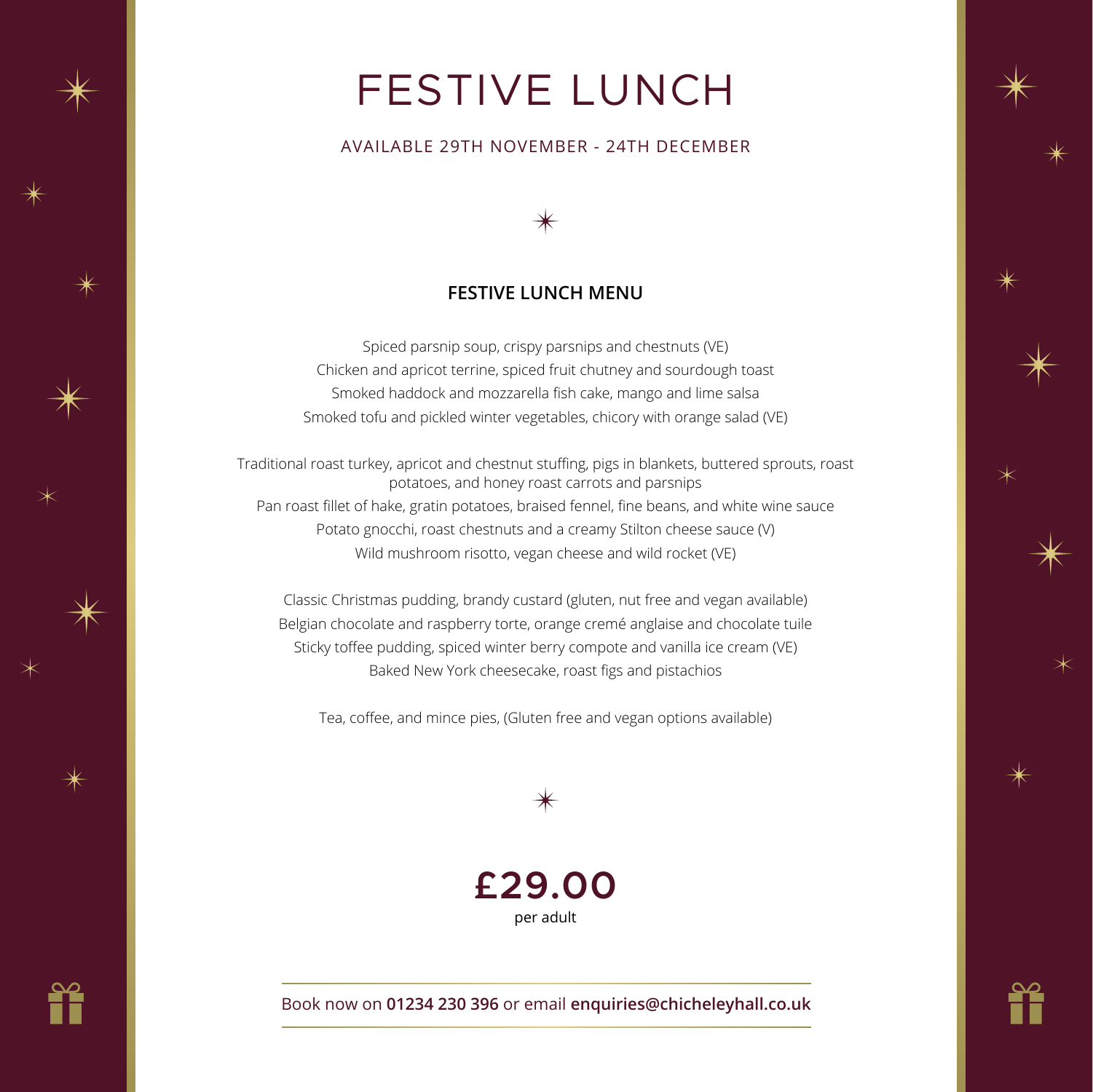# FESTIVE PARTY NIGHTS

AVAILABLE 29TH NOVEMBER - 24TH DECEMBER, INCLUDING WEEKENDS IN DECEMBER; 2ND/3RD, 9TH/10TH, 16TH/17TH.

*Arrival drinks 7pm • Dinner served 7.30pm • Disco • Carriages midnight A glass of bubbly, three course dinner with tea/coffee and mince pies, DJ and disco, Christmas crackers and party novelties.*

### **FESTIVE PARTY NIGHTS MENU**

Freshly baked roll and butter

Roasted cauliflower soup, gremolata, herb croutons (VE) Duck parfait, red onion jam, watercress, toasted brioche Smoked salmon and crab, beetroot, crème fraîche, dill mustard, rocket, dark rye Baked harissa squash, pickled pear salad, creamy dill dressing, pumpkin seed crumble (VE)

Crown of English turkey, chestnut stuffing, pigs in blankets, garlic and thyme roasties, treacle glazed carrots and parsnips, buttered brussel sprouts, pan juices, cranberry sauce Braised blade of beef, bubble and squeak, mulled red cabbage, Forestière sauce, crispy onions Pan roast salmon, fondant potato, celeriac purée, samphire, white wine velouté Vegan vegetable Wellington, horseradish mash, treacle glazed carrots and parsnips, mulled red cabbage, chestnut gravy (VE)

> Classic Christmas pudding, brandy custard Lemon tart, clotted cream, red fruit sauce, honeycomb Vegan chocolate brownie, vanilla ice cream, chocolate sauce (VE) Selection of cheese, fruit chutney, celery, biscuits



 $(V = V<sub>egetarian</sub>, VE = V<sub>egan</sub>)$  (all dishes can be made gluten free on prior request)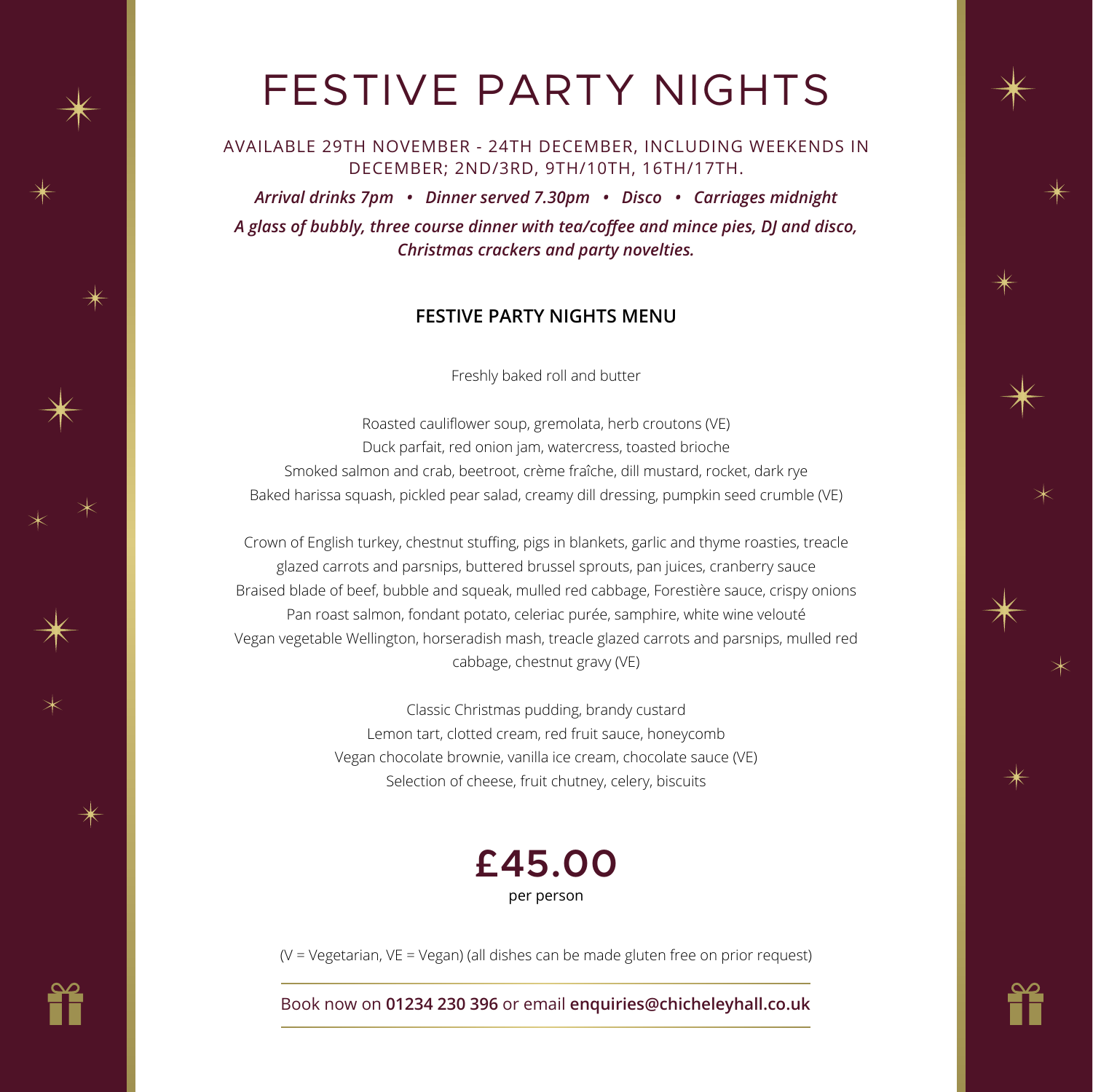# FESTIVE AFTERNOON TEA

### AVAILABLE 29TH NOVEMBER - 24TH DECEMBER 26TH DECEMBER - 31ST DECEMBER



Fruit scones, plain scones , clotted cream, raspberry jam

Mini star mince pies, Christmas cake, Chocolate opera, Eggnog pannacotta snowball

White bread with turkey and cranberry Granary bread with smoked salmon and cream cheese Red cabbage, spinach, red onion, and Asian dressing wrap Open ciabatta sandwich with hummus and roast vegetables

#### **VEGAN AFTERNOON TEA AVAILABLE**

**£25.00**

per person

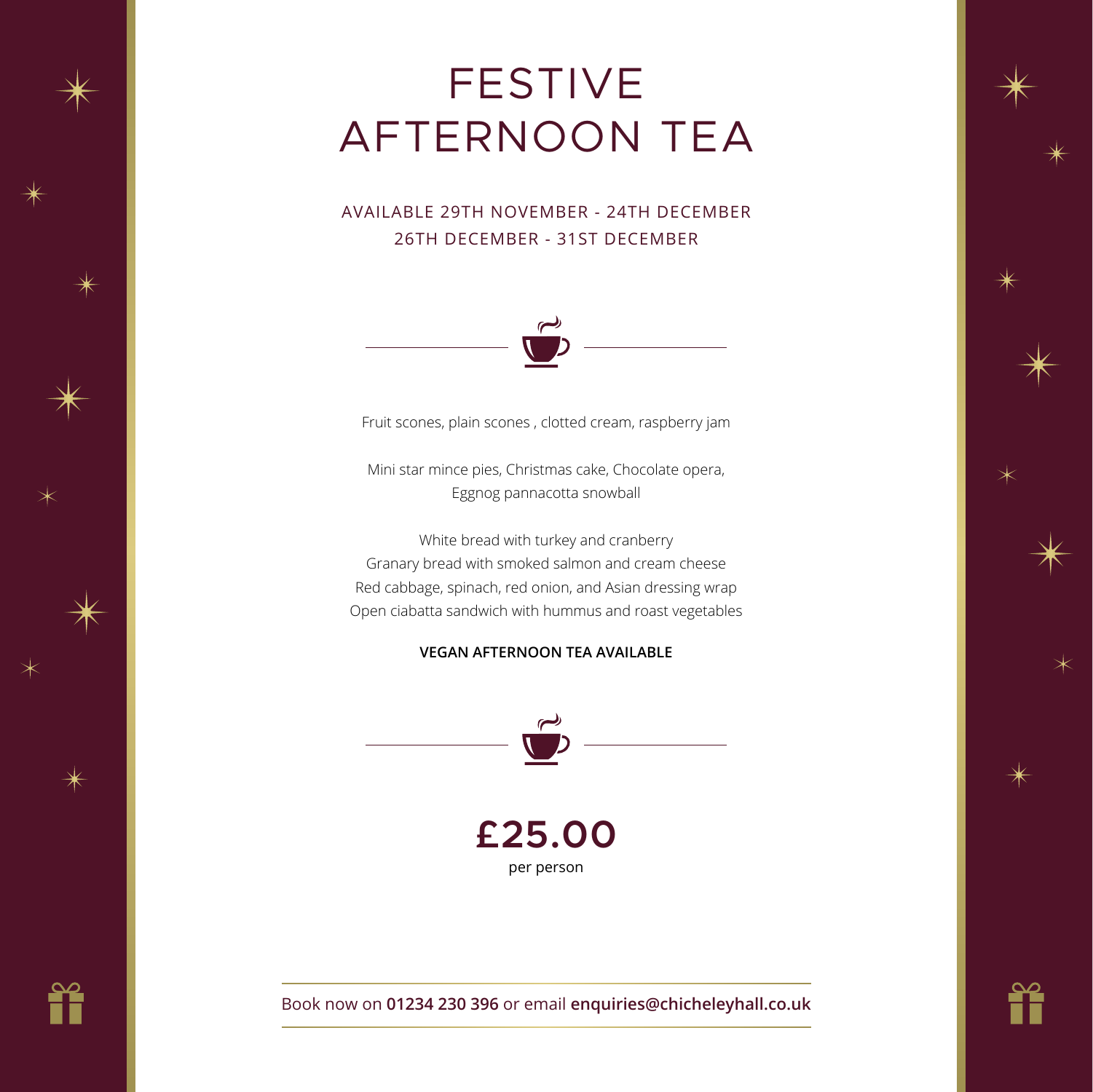# BOTTOMLESS FESTIVE BRUNCH

#### 26TH DECEMBER - 2ND JANUARY



**Eggs Benedict,** toasted English muffin, smoked ham, and hollandaise sauce

**Smoked salmon and scrambled free range eggs,** on toasted malted bloomer with watercress

**Vegan French toast,** berry compote and toasted nuts

**American pancakes,** crispy streaky bacon and maple syrup

**Cinnamon couscous,** cardamom oat milk and poached fruit

**Huevos rancheros,** egg, tomato, avocado, kidney beans and cheese, on top of tortilla

**All day breakfast,** 2 rashers of bacon, grilled plum tomato, grilled flat mushroom, Cumberland sausage, hash brown and two eggs either poached, fried, or scrambled



Choose one dish off the menu with a choice of either Prosecco or beer bottomless for 2 hours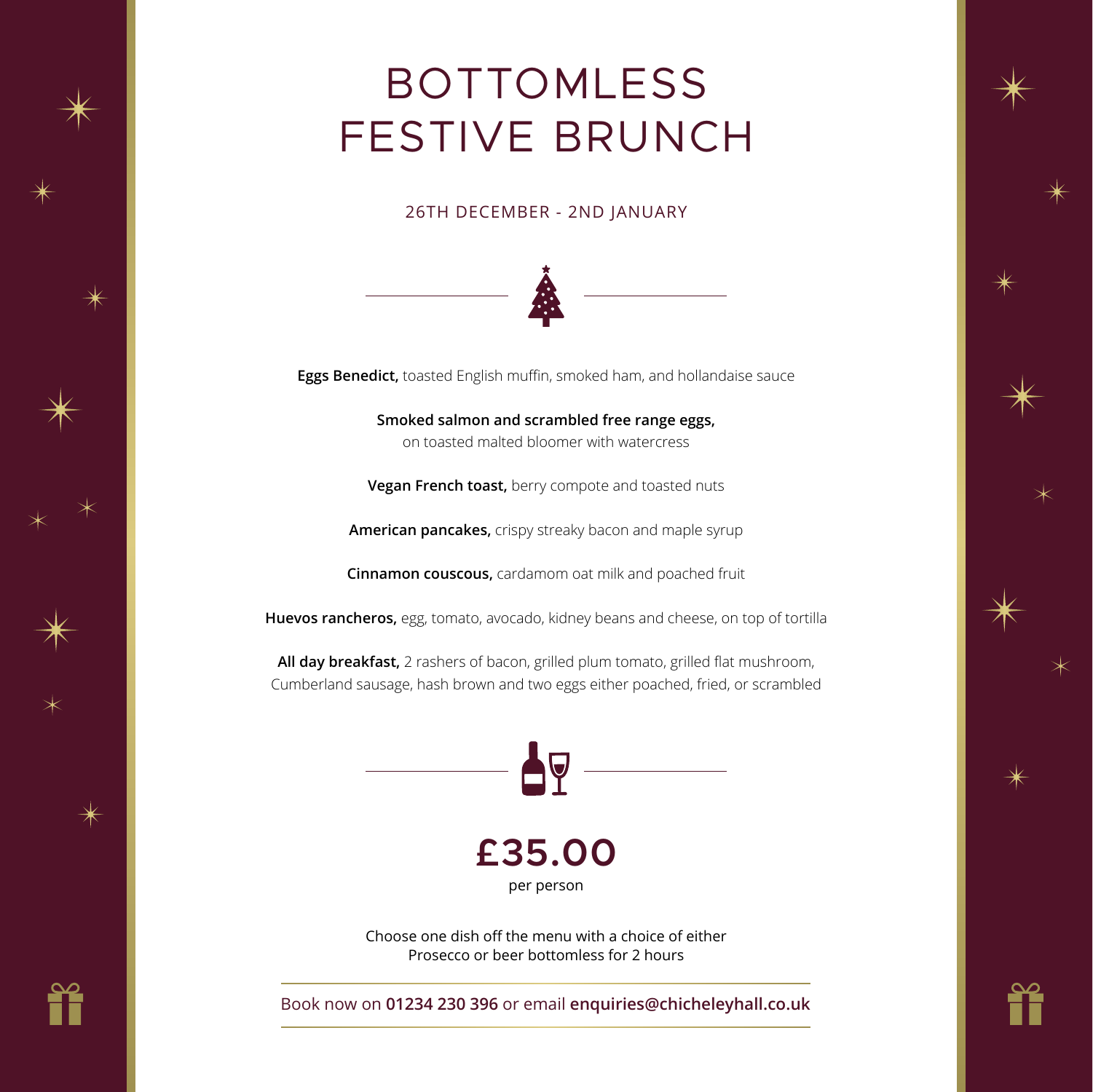## AFTERNOON TEA WITH SANTA

*A magical afternoon for the whole family. The magic of Christmas arrives early on Sunday 11th & 18th December 1 - 3pm, Santa will be at Chicheley Hall for your child to meet and get on the good list.*



Fruit scones, plain scones , clotted cream, raspberry jam

Mini star mince pies , Christmas cake, chocolate opera, eggnog pannacotta snowball

White bread with turkey and cranberry Granary bread with smoked salmon and cream cheese Red cabbage, spinach, red onion, and Asian dressing wrap Open ciabatta sandwich with hummus and roast vegetables

#### **VEGAN AFTERNOON TEA AVAILABLE**



#### **AFTERNOON TEA WITH SANTA**

A delicious festive afternoon tea for the whole family Adult price includes festive afternoon tea Child price includes meeting Santa, a small gift and festive afternoon tea

**£30.00** per adult

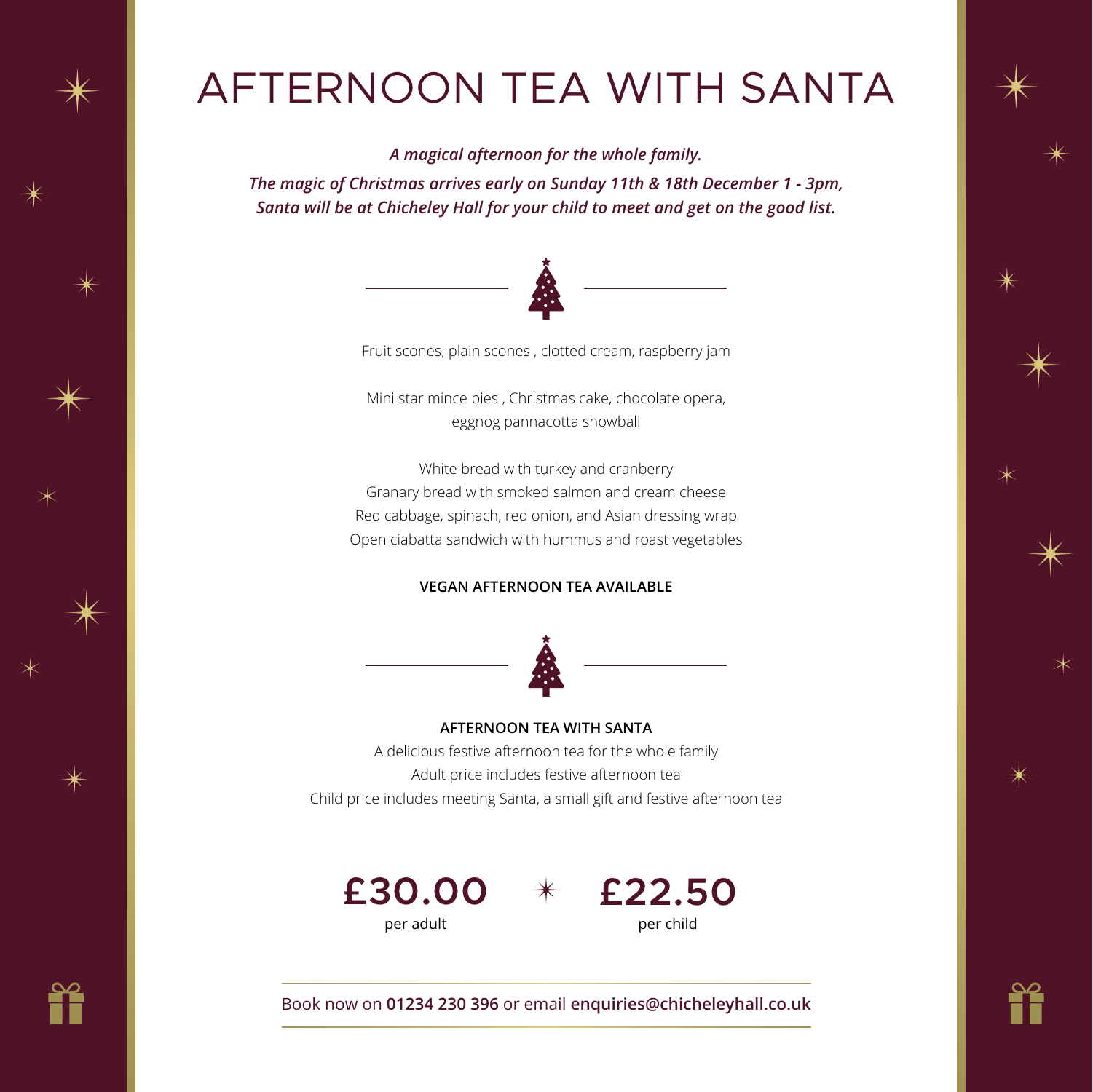# CHRISTMAS DAY LUNCH

*Let us take the hassle out of Christmas leaving time for you to relax with your family and friends. Seating at 12.30 - 3pm.*

### **CHRISTMAS DAY LUNCH MENU**

 Hand dived English scallop, mandarin with truffle Smoked ham and duck liver terrine, pain d'épice with sour plum Vanilla poached salmon, buttermilk, Cornish mussels with cucumber Salted heritage beetroot, lovage oil, aged balsamic and Colston Basset mousse

Roast turkey breast, braised turkey leg, roast potatoes, roasted vegetables, port braised red cabbage and turkey gravy Pan seared duck breast, spiced duck leg, orange braised chicory, roast crosnes with bone marrow sauce Wild mushroom and tarragon pithivier, caramelised celeriac, brussel tops and pickled walnuts

Scottish halibut, black treacle parsnips, bone marrow crumb and brussel leaf

Christmas pudding, brandy anglaise with redcurrants Sweet clementine curd, burnt meringue and cinnamon granola Selection of English cheeses, raw English honey and artisan crackers 80% chocolate delice, malted milk sorbet with caramelised hazelnut

Tea, coffee and mince pies

per adult



All prices inc VAT. 10% discretionary service charge will be added to your bill.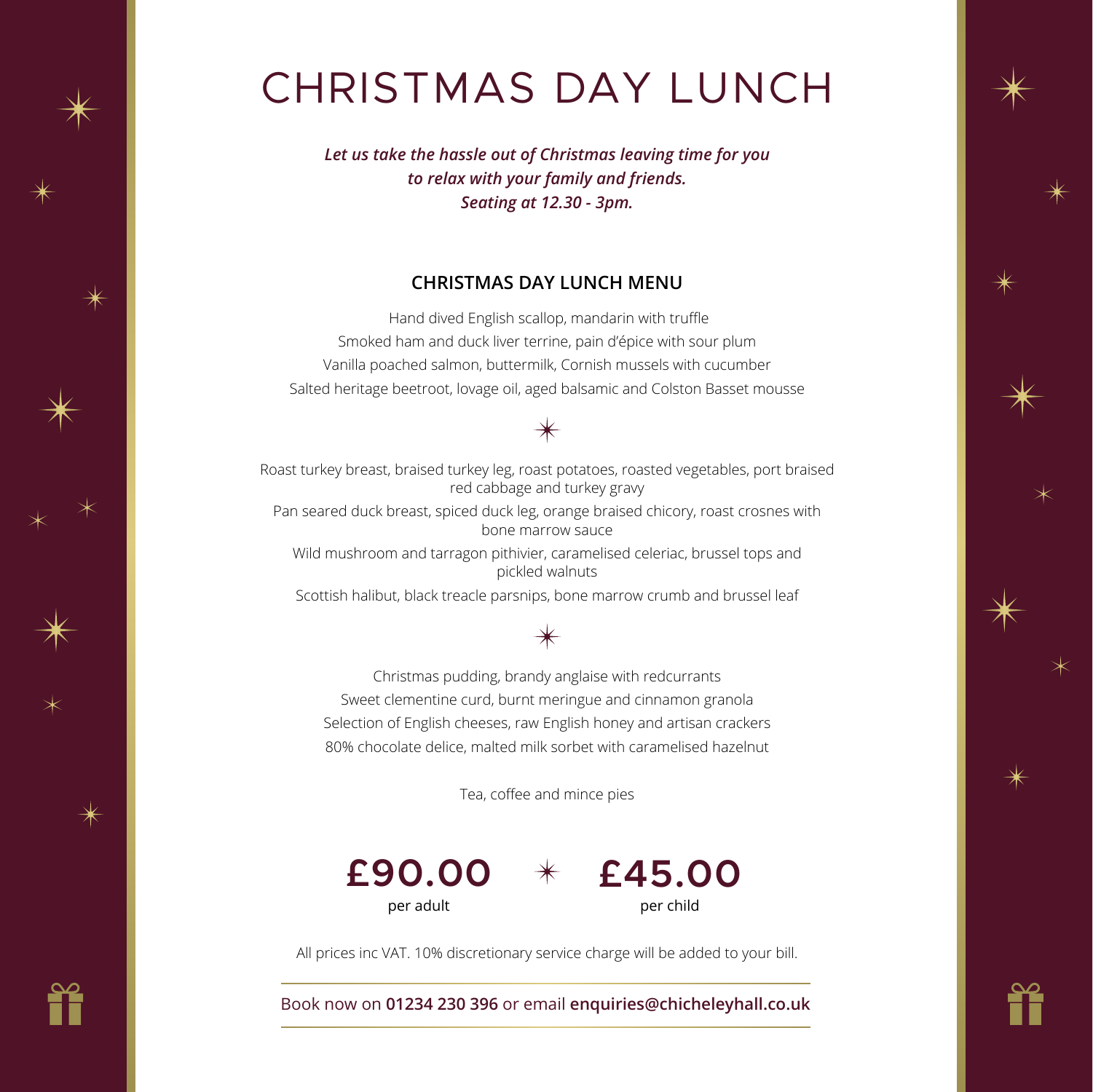### NEW YEAR'S EVE GALA

*See in 2023 in style at our black tie gala dinner and dance the night away with our DJ 7.30pm Champagne and canapé reception • 8 - 9pm Four course gala dinner 9pm Party with our DJ • 12am Champagne 12.15am Light snack buffet • 1am Entertainment ends • 1.30am Carriages*

#### **NEW YEAR'S EVE MENU**

Spiced butternut squash soup, chive cream fresh, warm bread (V) Potted duck, wild bread toast, pomegranate and plum salad Twice baked Mayfield Swiss and paprika soufflé, mushroom purée

Roast beef fillet crusted in herbs and peppercorns, dauphinoise potatoes, trio of carrot, red wine jus Salmon Wellington, buttered purple potatoes, kale, sprouting broccoli, tarragon cream sauce Baked portobello mushroom, lentil and pinenut stuffing, herb crust, vegetable casserole

> Passion fruit cheesecake, caramel ice cream, popping candy Vegan chocolate cake, berry compote, orange sorbet Cheesemakers of Canterbury cheeses (Black bomber, Chaucer's, Kentish blue), wild bread toast, apple ale chutney

**Residential Package:** From **£399 per room** (based on 2 adults sharing). Our residential package includes the New Year's Eve party, an overnight stay in one of our stylish bedrooms, and Chicheley Hall's brunch. The perfect way to see in 2022.

### **£99.00** per adult

All prices inc VAT. 10% discretionary service charge will be added to your bill.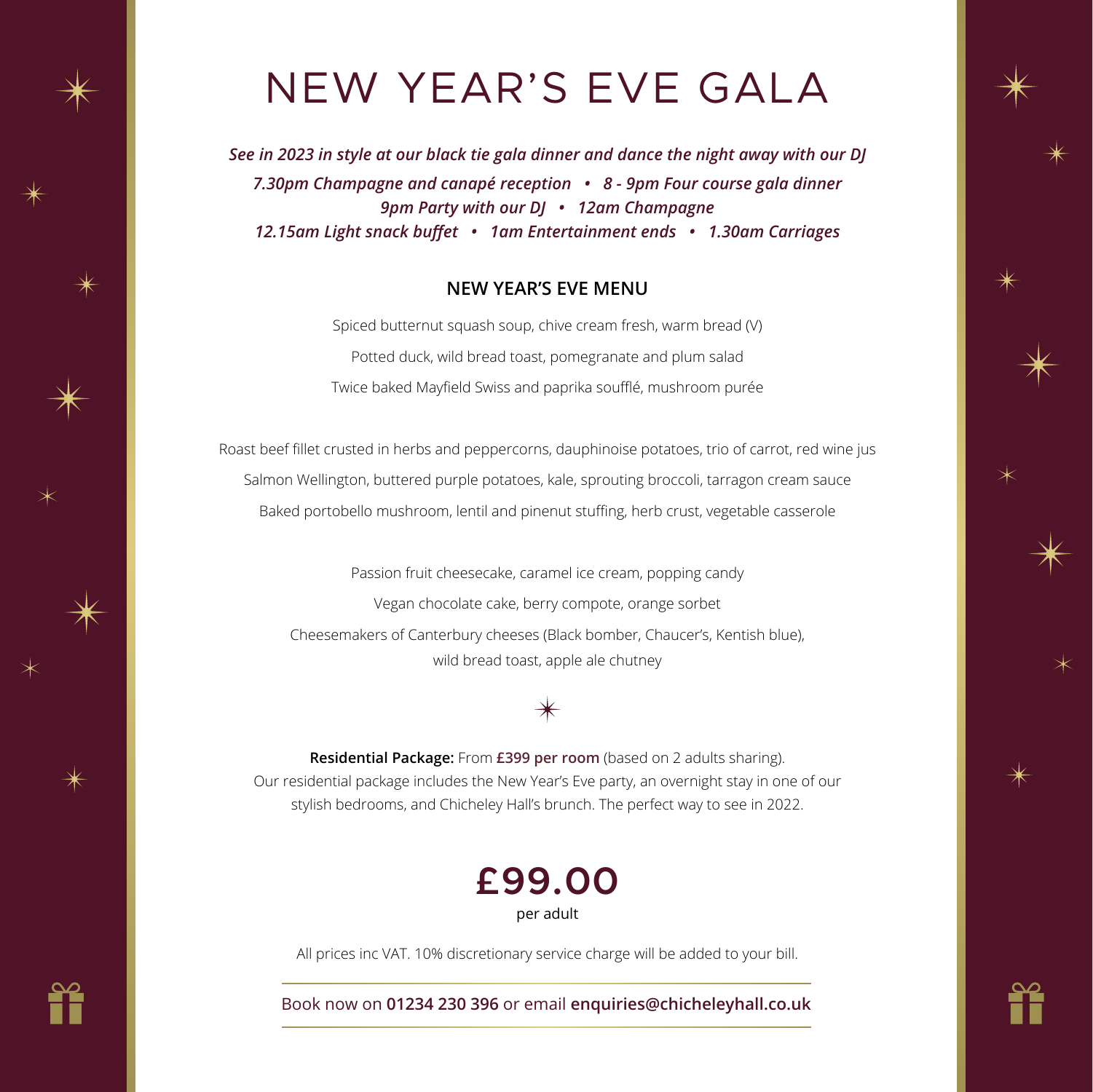